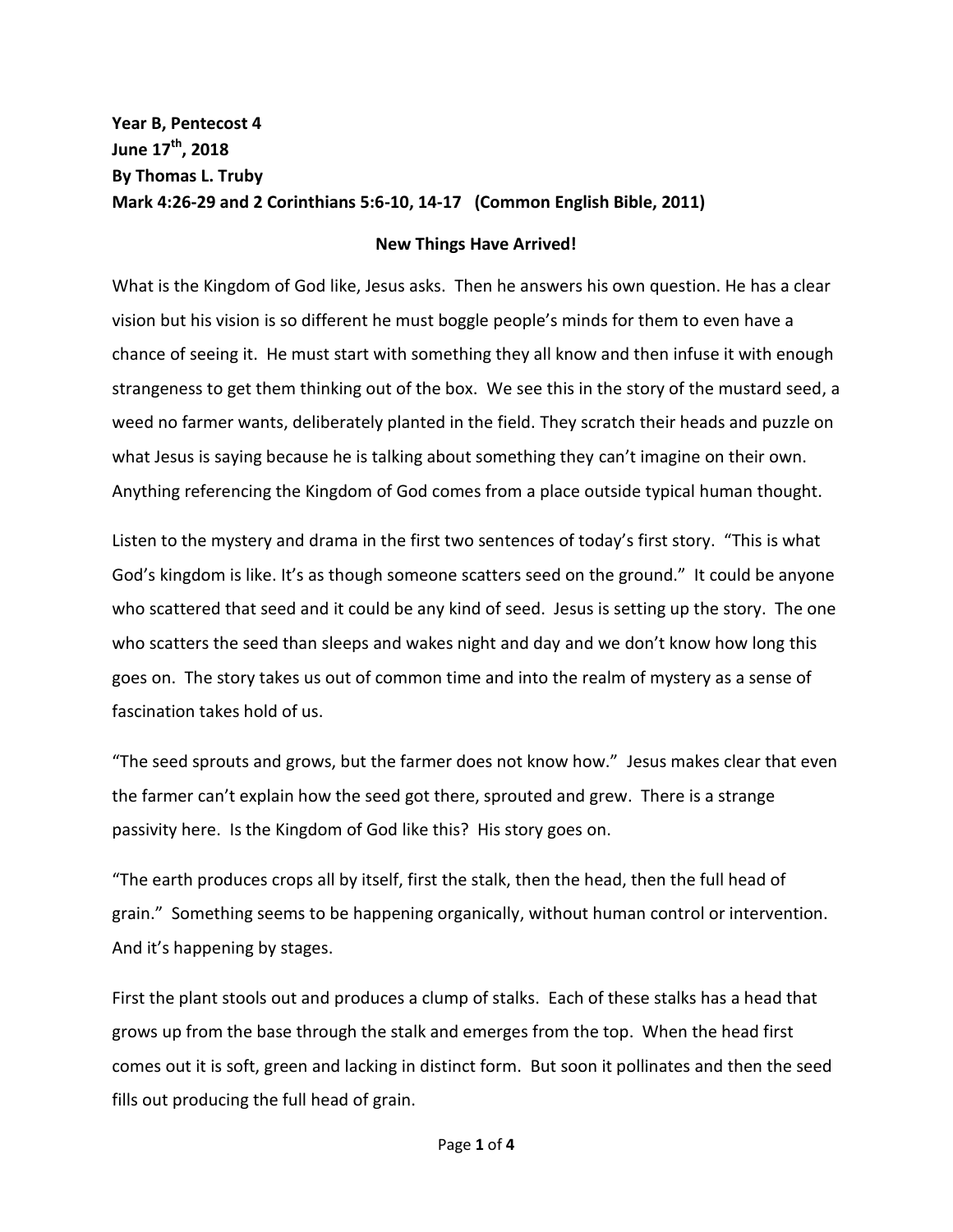Does God's Kingdom grow by stages? Where are we, as a species, in its growth pattern? Are we nearing harvest? Some say we are. Girard thought we were. What stage are we from the perspective of human anthropology in the context of humanities total time on earth? We are not used to thinking this way. Usually we think in terms of our own individual life span.

Along that line, come July  $1<sup>st</sup>$  you and I have been together for twelve years. Something is mysteriously happening in us all. Has Jesus scattered some new seed while we sleep and wake night and day and it has sprouted and grown? Could this be God's kingdom doing its mysterious and powerful work in our lives as a community of faith? Whatever it is, we can't claim credit for it. It's just happening. It is like a positive virus affecting every cell of our collective body. The content of our DNA is changing at a level we can't see.

For over six years now I have been carefully writing out the sermons and sending them to a lectionary website for publication. Since we use a three year lectionary cycle I am now encountering the same scripture I used six and sometimes nine years ago. When I read what I wrote then I often can't use it. I have changed and can see things I couldn't see then. And not only do I see more, but what I see, I see more clearly. I find I can express it in my own words and therefore you find me more accessible—though I know there is still room for growth there. I think this is an example of how the Kingdom grows in us even when we are not aware of it.

The emerging head of wheat has changed from that soft green, light-weight promise of seed to a distinct head that is ripening day to day. And who knows when the harvest will be. I know the growing season of my personal life has to be toward the end of its life-cycle.

And here is another change that has happened for me in this last year. The coming end is not bad, it just is. It is not a judgement, it is just a reality. Maybe that's the meaning of harvest time. Jesus' story ends with this line, "Whenever the crop is ready, the farmer goes out to cut the grain because it's harvest time."

That's not a threat. That line can be read softly with no feeling of dread or judgement. There is no apocalyptic aftertaste. It just refers to our natural end when the farmer, beaming with love and joy, brings home the harvest.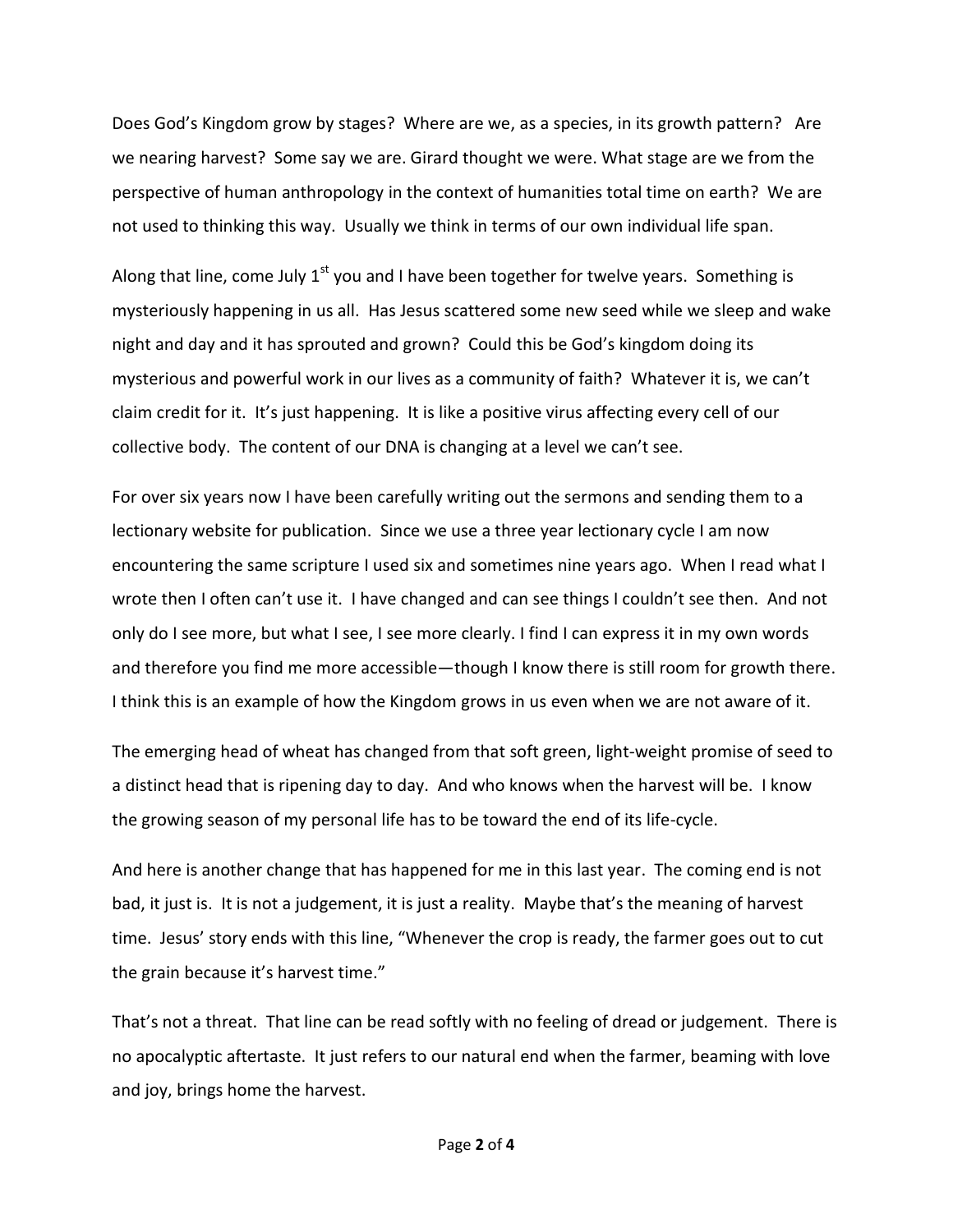In the second parable I think Jesus is the planter who planted the mustard seed; that seed everyone thought was a weed, and God is the one who has given the increase. Maybe Jesus didn't even know how God would use him when he scattered that wild weed but he trusted God would. Maybe God is showing us that his kingdom is not like any other; it starts out super small and grows big to where it provides shelter and shade for all of God's creatures including us. Maybe participation in his kingdom brings us home to the one who created us. Maybe the Kingdom of God is living in view of what we know is coming but getting there through faith a little early and discovering all really is well.

Paul wrote, "So we are always confident, because we know that while we are living in the body, we are away from our home with the Lord." Maybe the Kingdom of God is knowing where our true home is and orienting ourselves in that direction. Paul continues, "We live by faith and not sight. We are confident, and we would prefer to leave the body and to be at home with the Lord. So our goal is to be acceptable to him, whether we are at home or away from home."

As my theology and anthropology have matured, like the wheat in it's life cycle, I am increasingly comfortable in joining Paul who says, "The love of Christ controls us, because we have concluded this: one died for the sake of all; therefore, all died. He died for the sake of all so that those who are alive should live not for themselves but for the one who died for them and was raised."

Living in the awareness of the Kingdom of God changes everything because our frame of reference changes. We belong, we have a purpose, and we have a direction. We are "in" something that orients us toward things that exist outside of time: things like relationship, forgiveness and love. Again Paul expresses it beautifully:

So then, from this point on we won't recognize people by human standards. Even though we used to know Christ by human standards, that isn't how we know him now. So then, if anyone is in Christ, that person is part of the new creation. The old things have gone away, and look, new things have arrived!